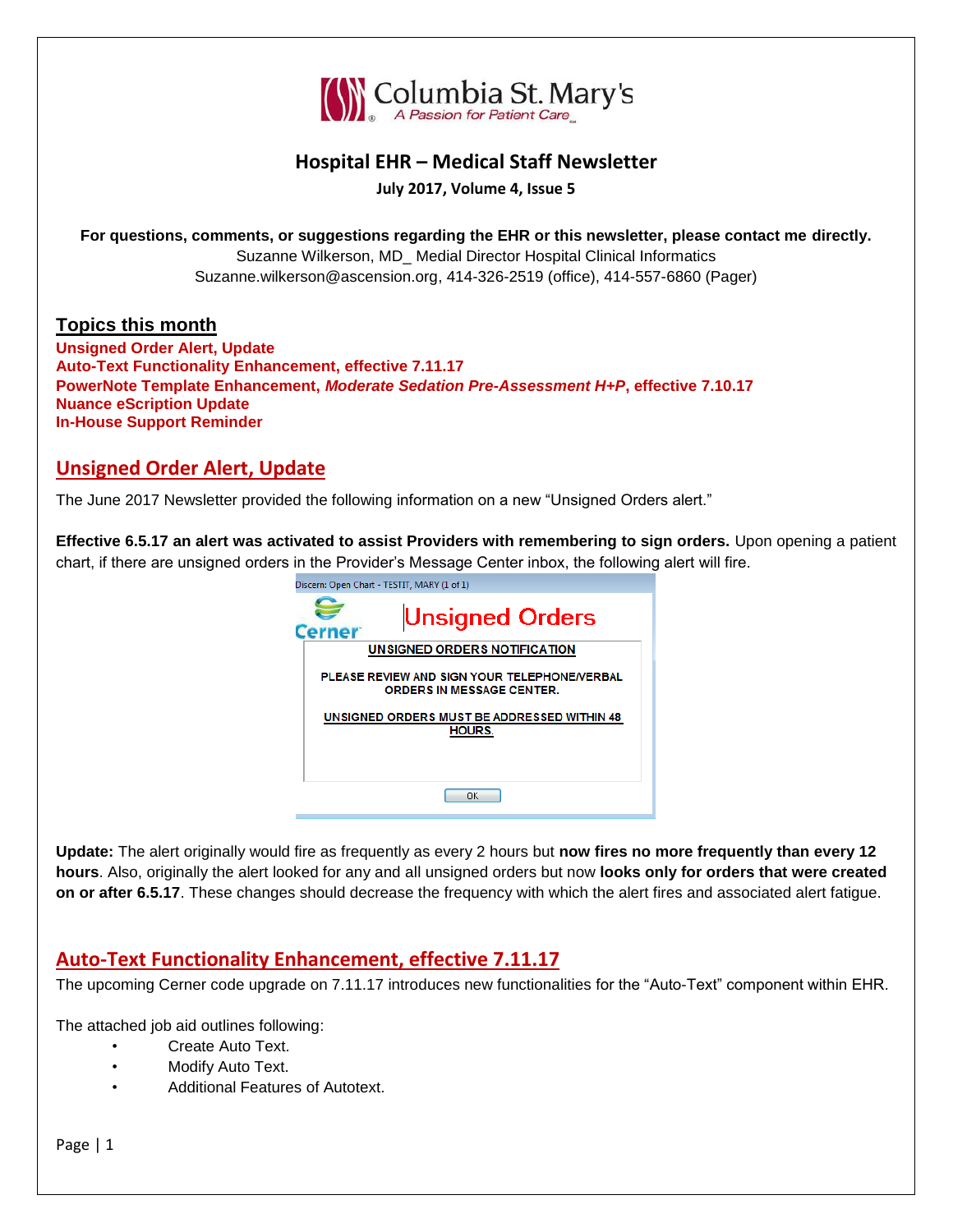## **PowerNote Template Enhancement,** *Moderate Sedation Pre-Assessment H+P*

Patients scheduled for surgical and invasive procedures are required by hospital policy to have an H+P completed prior to the procedure. The complexity of the H+P is determined by the level of anesthesia.

The following anesthesia levels require a full and complete H+P: Regional block, MAC, Epidural, Spinal, & General.

#### **Per Policy, Moderate Sedation Patients do not require a full H+P; only the following elements are required.**

- History
	- o Symptoms/indications for procedure
	- o Current Medications and dosage
	- o Known allergies, including adverse reactions
	- o Comorbid conditions, if any
- Physical Exam
	- o Assessment of Mental Status
	- o Exam specific to the procedure
	- o Exam specific to any comorbid conditions
	- o Exam of the heart and lungs by auscultation

**Effective 7.10.17, enhancements will be made to the Moderate Sedation Pre-Assessment PowerNote template**. These enhancements **will improve compliance with H+P documentation for patients requiring Moderate Sedation.**

Updates include:

- Name change to *Moderate Sedation Pre-Assessment H+P*
- Default note type to "History and Physical"
- Option to document additional exam components to meet the "exam specific to procedure and comorbid conditions requirements"

As a reminder the template can be found in the Procedures folder of the CSM Custom Catalog as shown here.

| <b>Hide Note Details</b><br>$\blacktriangle$                                                                                                                                                                                                                                                                                                                   |                                                                                                                                                                                                                                                                                                                                                                     |  |  |  |  |  |  |
|----------------------------------------------------------------------------------------------------------------------------------------------------------------------------------------------------------------------------------------------------------------------------------------------------------------------------------------------------------------|---------------------------------------------------------------------------------------------------------------------------------------------------------------------------------------------------------------------------------------------------------------------------------------------------------------------------------------------------------------------|--|--|--|--|--|--|
| History and Physical<br>*Type:                                                                                                                                                                                                                                                                                                                                 |                                                                                                                                                                                                                                                                                                                                                                     |  |  |  |  |  |  |
| ÷<br>1645<br>CDT<br>*Date: 06/23/2017                                                                                                                                                                                                                                                                                                                          |                                                                                                                                                                                                                                                                                                                                                                     |  |  |  |  |  |  |
| Title: Moderate Sedation Pre-Assessment H&P                                                                                                                                                                                                                                                                                                                    |                                                                                                                                                                                                                                                                                                                                                                     |  |  |  |  |  |  |
| Encounter Pathway<br>Existing<br>Precompleted<br><b>Favorites</b><br>Catalog<br>Recent                                                                                                                                                                                                                                                                         |                                                                                                                                                                                                                                                                                                                                                                     |  |  |  |  |  |  |
| Catalog:<br>"CSM Custom Catalog                                                                                                                                                                                                                                                                                                                                | <b>Add to Favorites</b><br>▼                                                                                                                                                                                                                                                                                                                                        |  |  |  |  |  |  |
| Name                                                                                                                                                                                                                                                                                                                                                           | Description                                                                                                                                                                                                                                                                                                                                                         |  |  |  |  |  |  |
| <b>CTS Progress Note</b><br>:<br>Day Surgery H&P<br>:<br>Postoperative Procedure Note<br>:<br>$\Box$ $\Box$ Procedures<br>Bone Marrow Asp/Bx Procedure<br>:<br>Carotid Artery Stent-Postoperative Note<br>:<br>Clinic Outpatient Procedure Note<br>:<br>Colonoscopy<br>:<br>Day Surgery H&P<br>:<br>EGD<br>:<br><b>ERCP</b><br>:<br>M2A Capsule Endoscopy<br>: | AHMI 2G CTS Progress Note<br>AHMI 2G Day Surgery H&P<br>AHMI_2G_Postoperative Procedure Note<br>Procedures<br>AHMI 2G Bone Marrow Asp/Bx Procedure<br>AHMI_2G_Carotid Artery Stent-Postoperative Note<br>AHMI_2G_Clinic Outpatient Procedure Note<br>AHMI_2G_Colonoscopy<br>AHMI_2G_Day Surgery H&P<br>AHMI 2G EGD<br>AHMI 2G ERCP<br>AHMI_2G_M2A Capsule Endoscopy |  |  |  |  |  |  |
| Moderate Sedation Pre-Assessment H&P<br>Postoperative Procedure Note<br>i<br>Women's Health                                                                                                                                                                                                                                                                    | AHMI 2G Moderate Sedation Pre-Assessment H&P<br>AHMI_2G_Postoperative Procedure Note<br>Women's Health                                                                                                                                                                                                                                                              |  |  |  |  |  |  |

Page | 2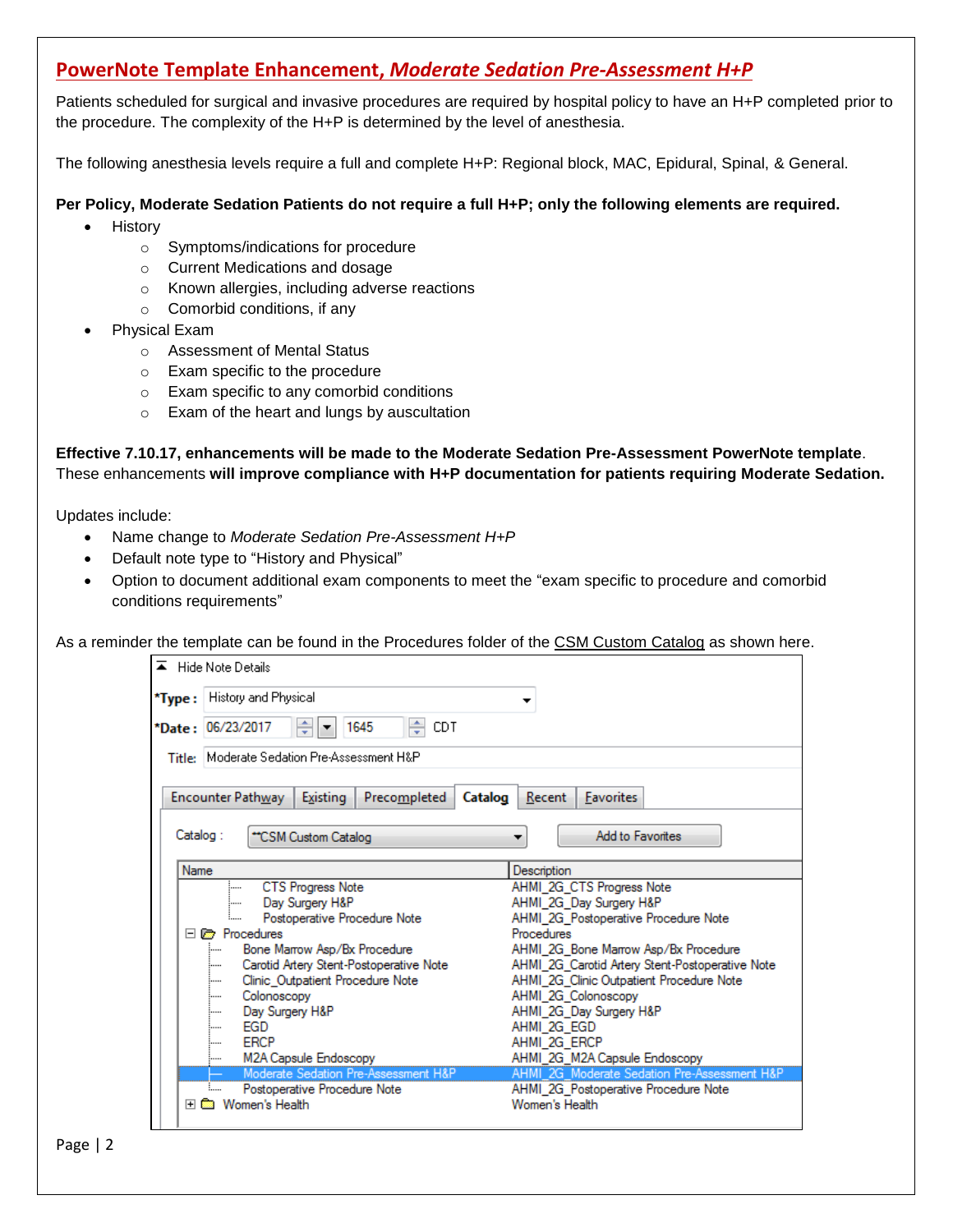### **Nuance eScription Update**

Thank you for your patience as we work through the Nuance eScription outage. Through prior communications from the Medical Staff office, you are aware that Nuance, which hosts our transcription functionality, was affected by global malware on 6.27.17. This required taking many of their systems offline. Though we maintain our ability to dictate, our ability to transcribe documents in a timely manner has been significantly impacted.

Nuance does not have an estimated resolution date/ time. As an alternative, CSM transcriptionists began typing into a separate system on Sunday, July 2. As a result, transcriptionists are transcribing files as PowerNotes and then forwarding to physicians for co-signature.

#### **Until we are back at usual transcription capacity, the following guidelines for documentation must be followed by Physicians and other Providers.**

PowerNote is always the preferred method of documentation due to instant availability in the EHR.

Dictation is NOT allowed for the following document types.

- Progress Note
- ED Note
- Pre-op H+P
	- o Procedure areas have Short-Form H+P which can be handwritten on day of procedure if PowerNote is not utilized.
	- $\circ$  H+Ps completed prior to surgery in the Clinic setting must be in PowerNote or scanned into the EHR ASAP so that the document will be visible at the time of surgery.
- Transfer Summary
	- o Use of PowerNote is required. Preferred template is *Discharge Summary* in Hospital folder of CSM custom catalog.

All other documents may be dictated, but be aware turnaround time for transcription in unknown.

Therefore, if a document is dictated for transcription, the following additional steps are expected.

- Create a brief PowerNote which includes necessary elements to provide immediate communication with other Providers and Clinicians regarding your assessment and plans.
- Critical and time sensitive information should also be communicated verbally as applicable. For example, if consulted be sure to verbally update the referring Physician.

#### **In-House Support**

**In-house support is available Monday through Friday from 8am to 4pm on both Ozaukee and Milwaukee campuses from Caitlin and Kevin of the Clinical Informatics Team.** They have offices on each campus and can provide both in person as well as over the phone assistance. Please do not hesitate to contact them directly during these hours.

Connect to them directly by dialing Vocera and requesting "**EHR support."**

#### **Ozaukee Vocera Phone: 262-243-6707 Milwaukee Vocera Phone: 414-585-1995**

**For urgent/emergent EHR technical assistance outside of the above hours, contact the Help Desk at 414-326-2400. When asked for an extension, choose "7" for expedited transfer to a service desk analyst.**

Page | 3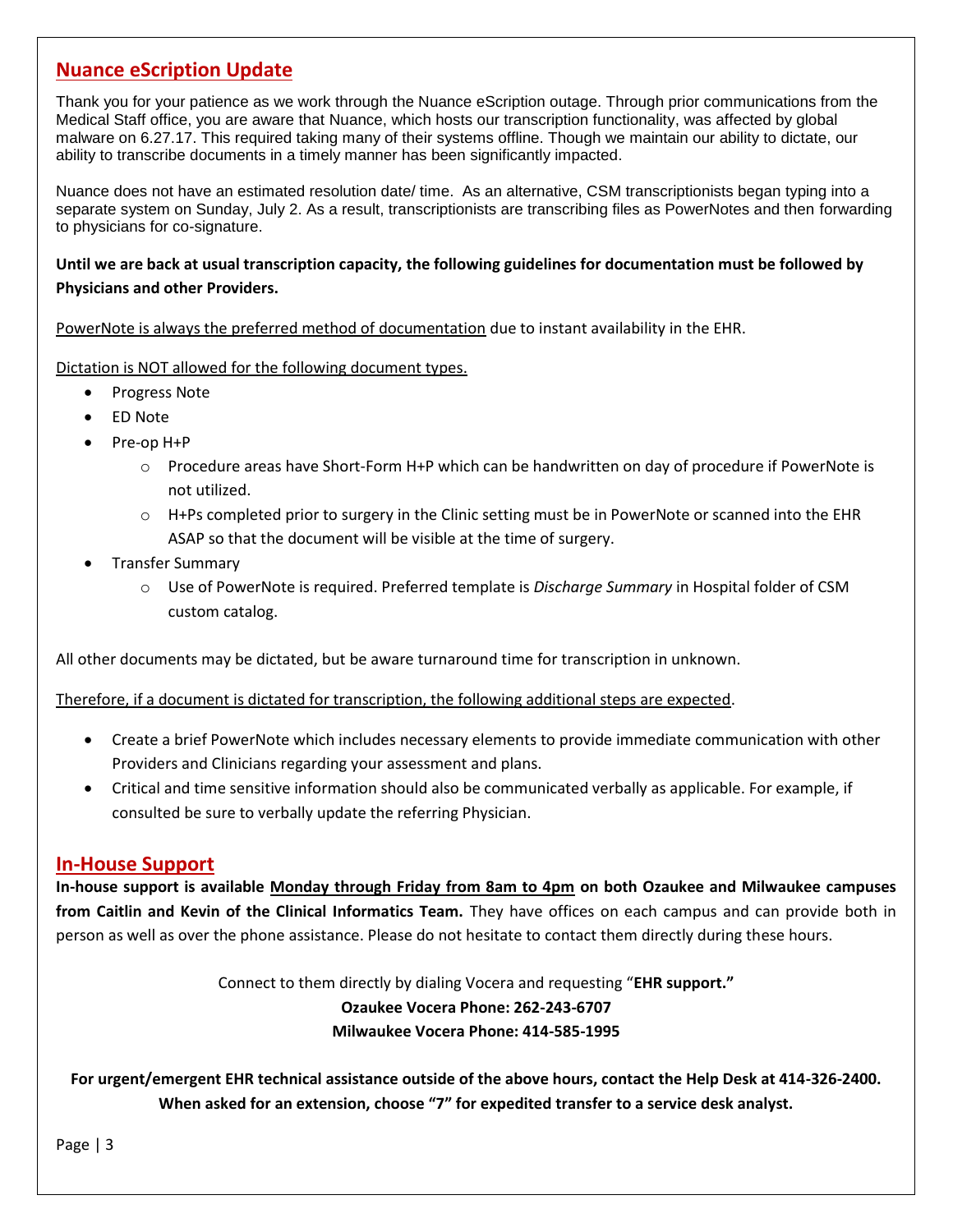Create Auto Text Modify Auto Text Additional features of Auto Text



#### **CREATING AUTO TEXT**

- 1. Type out text you would like to save.
- 2. Highlight the text.
- 3. Right click on the text.
- 4. Select **Save As Auto Text…**

|                          | * Basic Information <show structure=""> <use i<="" th=""><th></th></use></show> |  |
|--------------------------|---------------------------------------------------------------------------------|--|
| creating auto text       | Cut                                                                             |  |
| <b>Chief Complaint</b>   | Copy                                                                            |  |
|                          | Paste                                                                           |  |
| <b>History of Preset</b> | Insert Auto Text                                                                |  |
| <b>Review of Syster</b>  | Save As Auto Text                                                               |  |

- 5. The NEW Manage Auto Text window will appear.
- 6. Enter a name in **Abbreviation.**
	- a. This can be the same format that you are a custom to using prior to the upgrade.
		- i. i.e ((dot).ROS, MyROS, zROS etc.)
- 7. Enter a **Description**-*optional*.
- 8. Modify text as needed.
- 9. Select **Save**.

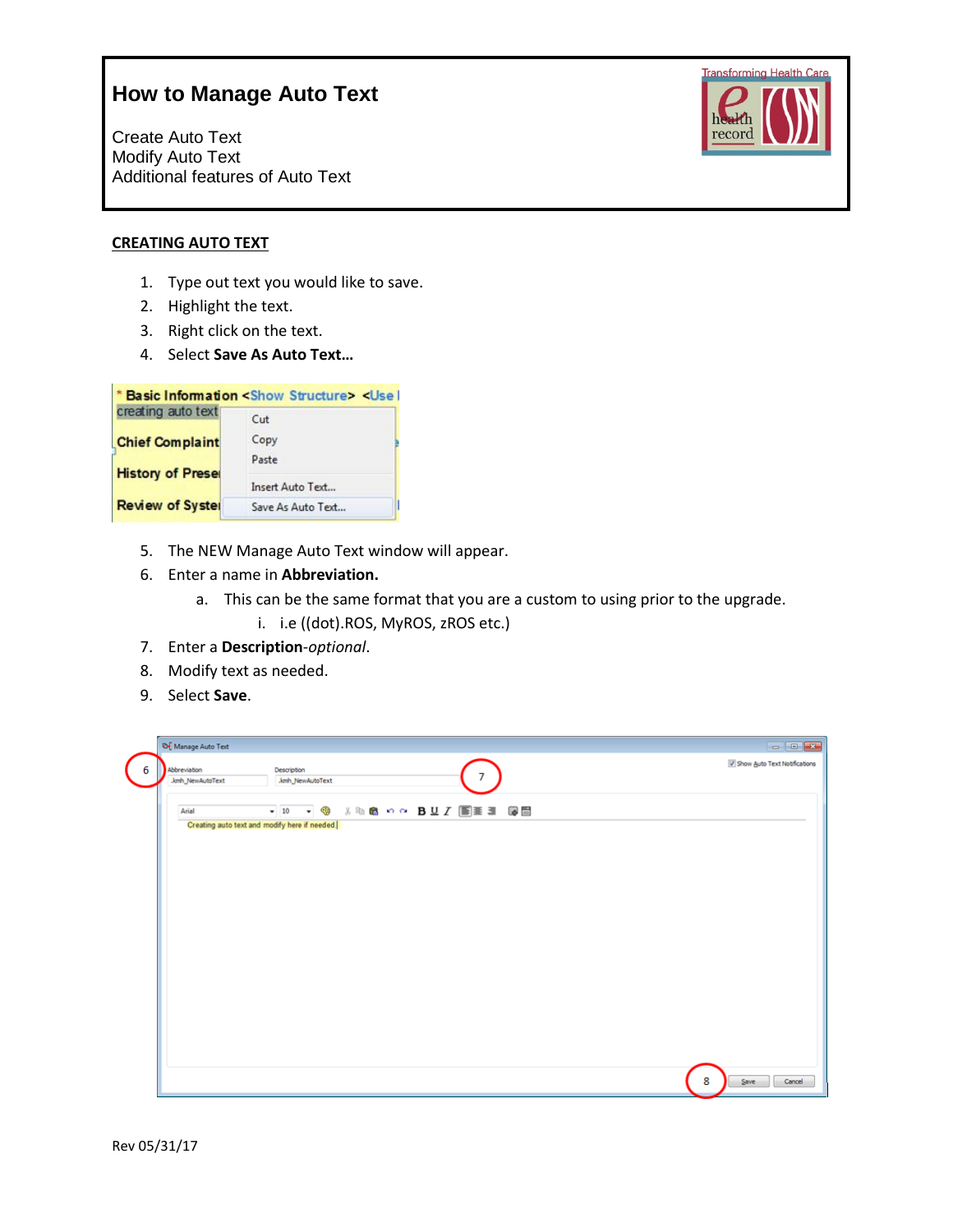Create Auto Text Modify Auto Text Additional features of Auto Text



#### **MODIFYING AUTO TEXT**

1. Select the Manage Auto Text icon.

| Arial |  |
|-------|--|
|-------|--|

- 2. The Manage Auto Text search window will appear.
- 3. There are two tabs:
	- a. My Phrases (DEFAULT)- personal auto text that you the user created.
	- b. Public Phrase- system generated auto text available to all users.
- 4. Left click on the auto text you would like to modify from the **My Phrases** tab.
	- a. Select **Edit** to modify the existing auto text highlighted.
	- b. Select **Duplicate** to copy the auto text highlighted and make a newer version of it.
		- i. Please make sure to change the naming of the copy to be able to save it.
	- c. Select **Delete** to delete the auto text highlighted.
	- d. The blue  $+$  is a quick add for creating new auto text

| <sup>@</sup> Manage Auto Text       |                           |                     |                                               |                  | $\begin{array}{c c c c c c} \hline \multicolumn{3}{c }{\mathbf{a}} & \multicolumn{3}{c }{\mathbf{a}} & \multicolumn{3}{c }{\mathbf{a}} & \multicolumn{3}{c }{\mathbf{a}} & \multicolumn{3}{c }{\mathbf{a}} & \multicolumn{3}{c }{\mathbf{a}} & \multicolumn{3}{c }{\mathbf{a}} & \multicolumn{3}{c }{\mathbf{a}} & \multicolumn{3}{c }{\mathbf{a}} & \multicolumn{3}{c }{\mathbf{a}} & \multicolumn{3}{c }{\mathbf{a}} & \multicolumn{3}{c }{\mathbf$ |
|-------------------------------------|---------------------------|---------------------|-----------------------------------------------|------------------|-------------------------------------------------------------------------------------------------------------------------------------------------------------------------------------------------------------------------------------------------------------------------------------------------------------------------------------------------------------------------------------------------------------------------------------------------------|
|                                     |                           |                     |                                               |                  | V Show Auto Text Notifications                                                                                                                                                                                                                                                                                                                                                                                                                        |
| <b>Public Phrases</b><br>My Phrases |                           |                     |                                               |                  |                                                                                                                                                                                                                                                                                                                                                                                                                                                       |
| ٠                                   | Q Search Auto Text        |                     | Duplicate<br>Edit                             | Delete           |                                                                                                                                                                                                                                                                                                                                                                                                                                                       |
| Abbreviation                        | Description<br>$\Delta$ . | $\hat{\mathcal{L}}$ | Abbreviation                                  | Description      |                                                                                                                                                                                                                                                                                                                                                                                                                                                       |
| .kmh_NewAutoText                    | .kmh_NewAutoText          |                     | .kmh_NewAutoText                              | .kmh_NewAutoText |                                                                                                                                                                                                                                                                                                                                                                                                                                                       |
|                                     |                           |                     | Auto Text Phrase                              |                  |                                                                                                                                                                                                                                                                                                                                                                                                                                                       |
|                                     |                           |                     | Creating auto text and modify here if needed. |                  |                                                                                                                                                                                                                                                                                                                                                                                                                                                       |
|                                     |                           |                     |                                               |                  |                                                                                                                                                                                                                                                                                                                                                                                                                                                       |
|                                     |                           |                     |                                               |                  |                                                                                                                                                                                                                                                                                                                                                                                                                                                       |
|                                     |                           |                     |                                               |                  |                                                                                                                                                                                                                                                                                                                                                                                                                                                       |
|                                     |                           |                     |                                               |                  |                                                                                                                                                                                                                                                                                                                                                                                                                                                       |
|                                     |                           |                     |                                               |                  |                                                                                                                                                                                                                                                                                                                                                                                                                                                       |
|                                     |                           |                     |                                               |                  |                                                                                                                                                                                                                                                                                                                                                                                                                                                       |
|                                     |                           |                     |                                               |                  |                                                                                                                                                                                                                                                                                                                                                                                                                                                       |
|                                     |                           |                     |                                               |                  |                                                                                                                                                                                                                                                                                                                                                                                                                                                       |
|                                     |                           |                     |                                               |                  |                                                                                                                                                                                                                                                                                                                                                                                                                                                       |
|                                     |                           |                     |                                               |                  |                                                                                                                                                                                                                                                                                                                                                                                                                                                       |
| 1 Next<br>Previous                  |                           |                     |                                               |                  |                                                                                                                                                                                                                                                                                                                                                                                                                                                       |
|                                     |                           |                     |                                               |                  |                                                                                                                                                                                                                                                                                                                                                                                                                                                       |
|                                     |                           |                     |                                               |                  |                                                                                                                                                                                                                                                                                                                                                                                                                                                       |

#### **ADDITIONAL FEATURES OF AUTO TEXT**

- Abbreviation and Description columns are sortable.
- Public Phrases cannot be edited, but can be duplicated.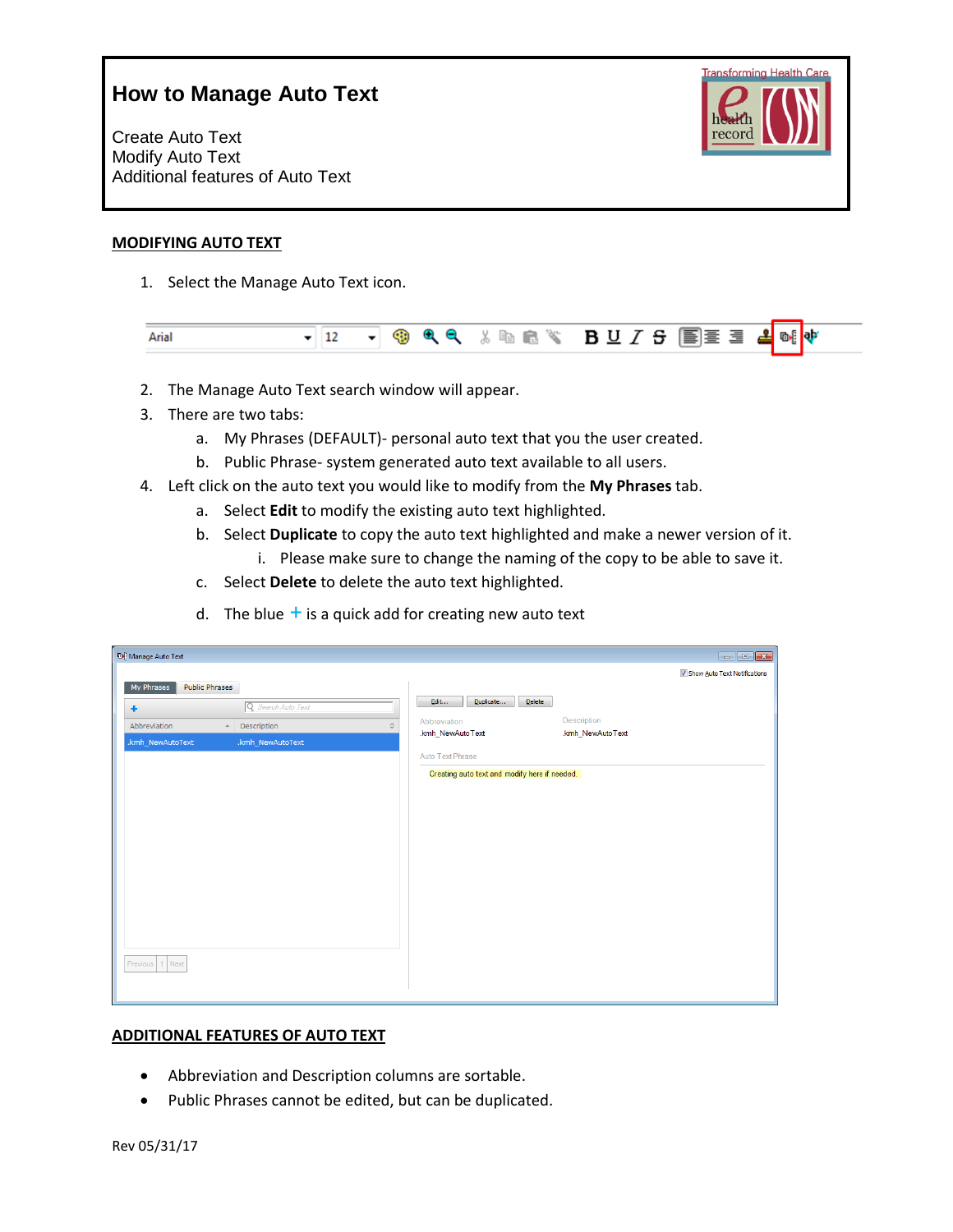Create Auto Text Modify Auto Text Additional features of Auto Text



- Creating a drop down list within your auto text.
	- 1. Select the Manage Auto Text icon.

| Arial |  |  |  |  |  | <b>▼ 12 ▼ © Q Q</b> 《 N D D Y & E E E E <mark>E</mark> E E <mark>d</mark> of <mark>o</mark> f |  |  |  |  |  |
|-------|--|--|--|--|--|-----------------------------------------------------------------------------------------------|--|--|--|--|--|
|-------|--|--|--|--|--|-----------------------------------------------------------------------------------------------|--|--|--|--|--|

- 2. The Manage Auto Text search window will appear.
- 3. There are two tabs:
	- a. My Phrases (DEFAULT) personal auto text that you the user created.
	- b. Public Phrase- system generated auto text available to all users.
- 4. Left click on the auto text you would like to modify from the **My Phrases** tab.
	- a. Select **Edit** to modify the existing auto text highlighted.
	- b. Select **Duplicate** to copy the auto text highlighted and make a newer version of it.
		- i. Please make sure to change the naming of the copy to be able to save it.
	- c. The blue  $+$  is a quick add for creating new auto text

| <b>DE</b> Manage Auto Text   |                         |                                                         |                                               |                                |
|------------------------------|-------------------------|---------------------------------------------------------|-----------------------------------------------|--------------------------------|
|                              |                         |                                                         |                                               | V Show Auto Text Notifications |
| Public Phrases<br>My Phrases |                         |                                                         | Duplicate                                     |                                |
| ۰                            | Q Search Auto Text      | Edit                                                    | Delete                                        |                                |
| Abbreviation                 | Description<br>$\Delta$ | Abbreviation<br>$\hat{\mathcal{L}}$<br>.kmh_NewAutoText | Description<br>.kmh_NewAutoText               |                                |
| .kmh_NewAutoText             | .kmh_NewAutoText        |                                                         |                                               |                                |
|                              |                         | Auto Text Phrase                                        |                                               |                                |
|                              |                         |                                                         | Creating auto text and modify here if needed. |                                |
|                              |                         |                                                         |                                               |                                |
|                              |                         |                                                         |                                               |                                |
|                              |                         |                                                         |                                               |                                |
|                              |                         |                                                         |                                               |                                |
|                              |                         |                                                         |                                               |                                |
|                              |                         |                                                         |                                               |                                |
|                              |                         |                                                         |                                               |                                |
|                              |                         |                                                         |                                               |                                |
|                              |                         |                                                         |                                               |                                |
|                              |                         |                                                         |                                               |                                |
| Previous 1 Next              |                         |                                                         |                                               |                                |
|                              |                         |                                                         |                                               |                                |
|                              |                         |                                                         |                                               |                                |

5. Type out text you would like to save.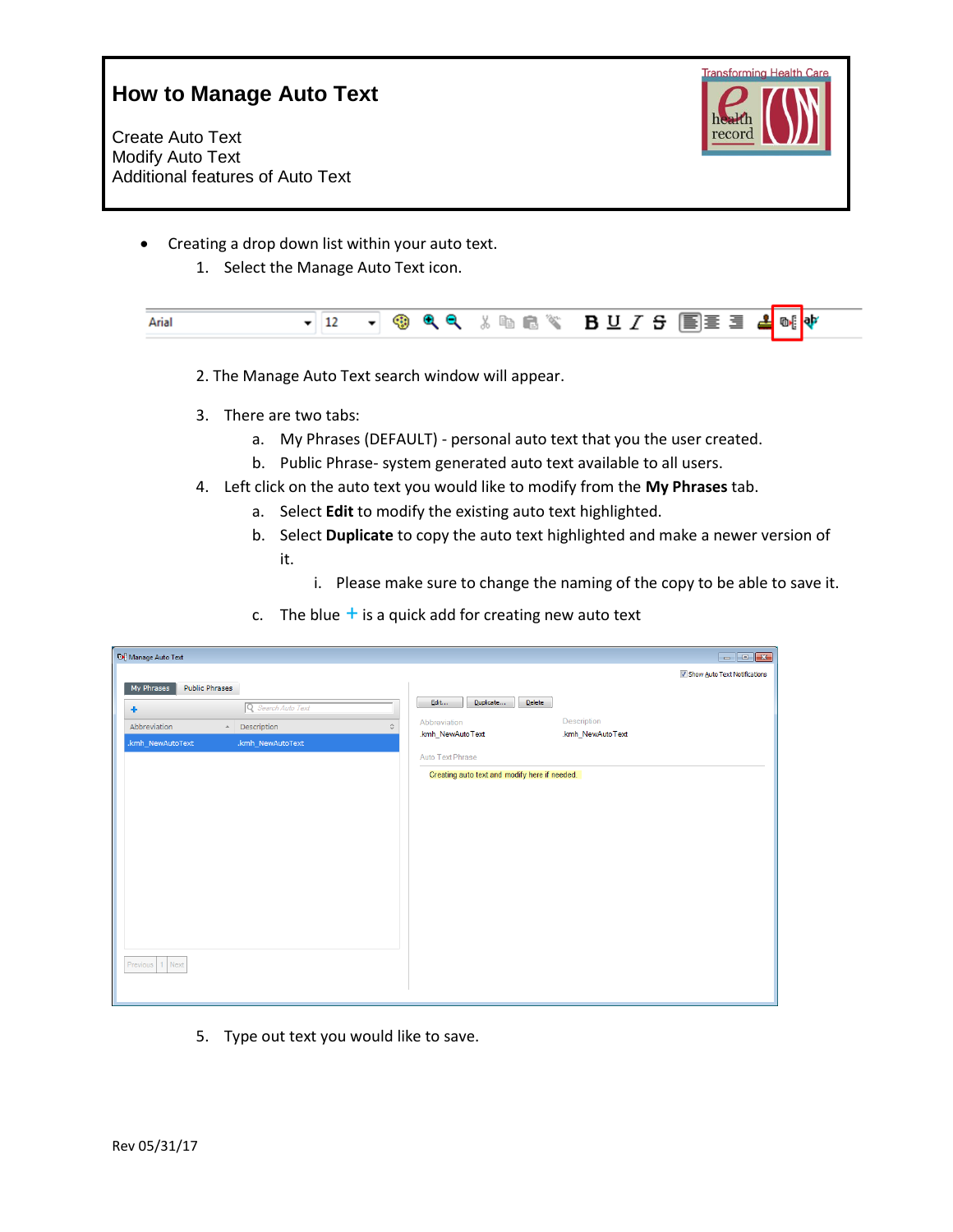Create Auto Text Modify Auto Text Additional features of Auto Text



6. Select the Create Drop List icon.

| .testdroodown |  |                                                                                          |  |
|---------------|--|------------------------------------------------------------------------------------------|--|
|               |  |                                                                                          |  |
| Aria          |  | $\cdot$ 10 $\cdot$ 3 . a 6 $\circ$ $\cdot$ B U $I$ b h 5 $\overline{3}$ 6 $\overline{3}$ |  |

- 7. Check **Use Blank Default** so first field is blank.
- 8. Select **+ Add List Item** to add values.
- 9. Select **Save**.

| <b>DE</b> Modify Drop List |                                                                               |
|----------------------------|-------------------------------------------------------------------------------|
| selected by default.       | Add and organize the Drop List items. The first item in the Drop List will be |
| + Add List Item            | Use Blank Default                                                             |
| (Default)                  |                                                                               |
| 8                          |                                                                               |
| $\overline{9}$             |                                                                               |
| 10                         |                                                                               |
| 11                         |                                                                               |
|                            |                                                                               |
|                            |                                                                               |
|                            |                                                                               |
|                            |                                                                               |
|                            |                                                                               |
|                            |                                                                               |
|                            | 9                                                                             |
|                            |                                                                               |
|                            | Remove Drop List<br>Save<br>Cancel                                            |